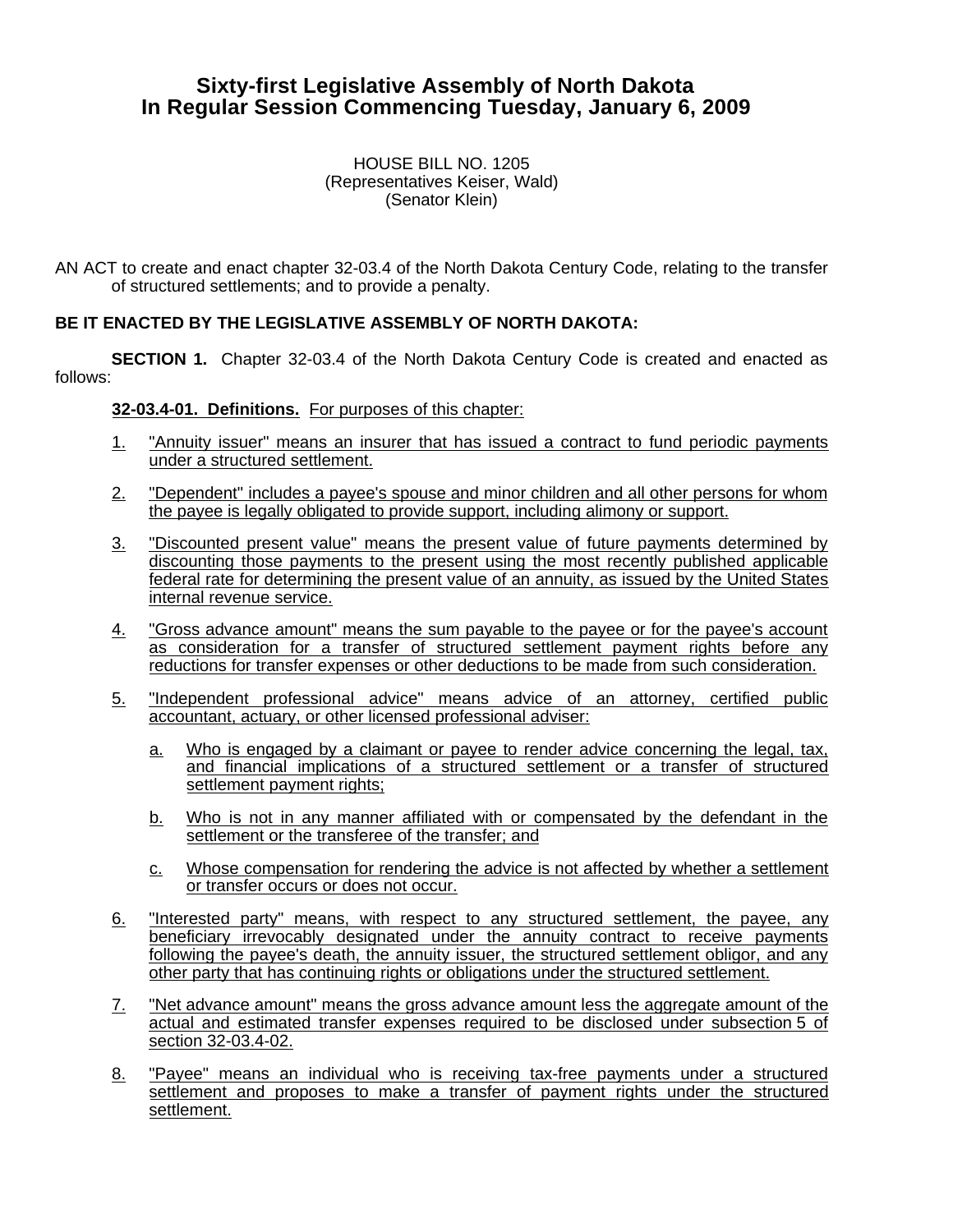- 9. "Periodic payments" includes both recurring payments and scheduled future lump sum payments.
- 10. "Qualified assignment agreement" means an agreement providing for a qualified assignment within the meaning of section 130 of the Internal Revenue Code [26 U.S.C. 130], as amended.
- 11. "Settled claim" means the original tort claim or workers' compensation claim resolved by a structured settlement.
- 12. "Structured settlement" means an arrangement for periodic payment of damages for personal injuries or sickness established by settlement or judgment in resolution of a tort claim or for periodic payments in settlement of a workers' compensation claim.
- 13. "Structured settlement agreement" means the agreement, judgment, stipulation, or release embodying the terms of a structured settlement.
- 14. "Structured settlement obligor" means, with respect to any structured settlement, the party that has the continuing obligation to make periodic payments to the payee under a structured settlement agreement or a qualified assignment agreement.
- 15. "Structured settlement payment rights" means rights to receive periodic payments under a structured settlement, whether from the structured settlement obligor or the annuity issuer, if at least one of the following applies:
	- a. The payee is domiciled in, or the domicile or principal place of business of the structured settlement obligor or the annuity issuer is located in, this state;
	- b. The structured settlement agreement was approved by a court in this state; or
	- c. The structured settlement agreement is expressly governed by the laws of this state.
- 16. "Terms of the structured settlement" includes, with respect to any structured settlement, the terms of the structured settlement agreement, the annuity contract, any qualified assignment agreement and any order or other approval of any court or other governmental authority that authorized or approved such structured settlement.
- 17. "Transfer" means any sale, assignment, pledge, hypothecation, or other alienation or encumbrance of structured settlement payment rights made by a payee for consideration. The term does not include the creation or perfection of a security interest in structured settlement payment rights under a blanket security agreement entered with an insured depository institution, in the absence of any action to redirect the structured settlement payments to the insured depository institution, or an agent or successor in interest thereof, or otherwise to enforce the blanket security interest against the structured settlement payment rights.
- 18. "Transfer agreement" means the agreement that provides for a transfer of structured settlement payment rights.
- 19. "Transfer expenses" means all expenses of a transfer which are required under the transfer agreement to be paid by the payee or deducted from the gross advance amount, including court filing fees, attorney's fees, escrow fees, lien recordation fees, judgment and lien search fees, finder's fees, commissions, and other payments to a broker or other intermediary. The term does not include preexisting obligations of the payee payable for the payee's account from the proceeds of a transfer.
- 20. "Transferee" means a party acquiring or proposing to acquire structured settlement payment rights through a transfer.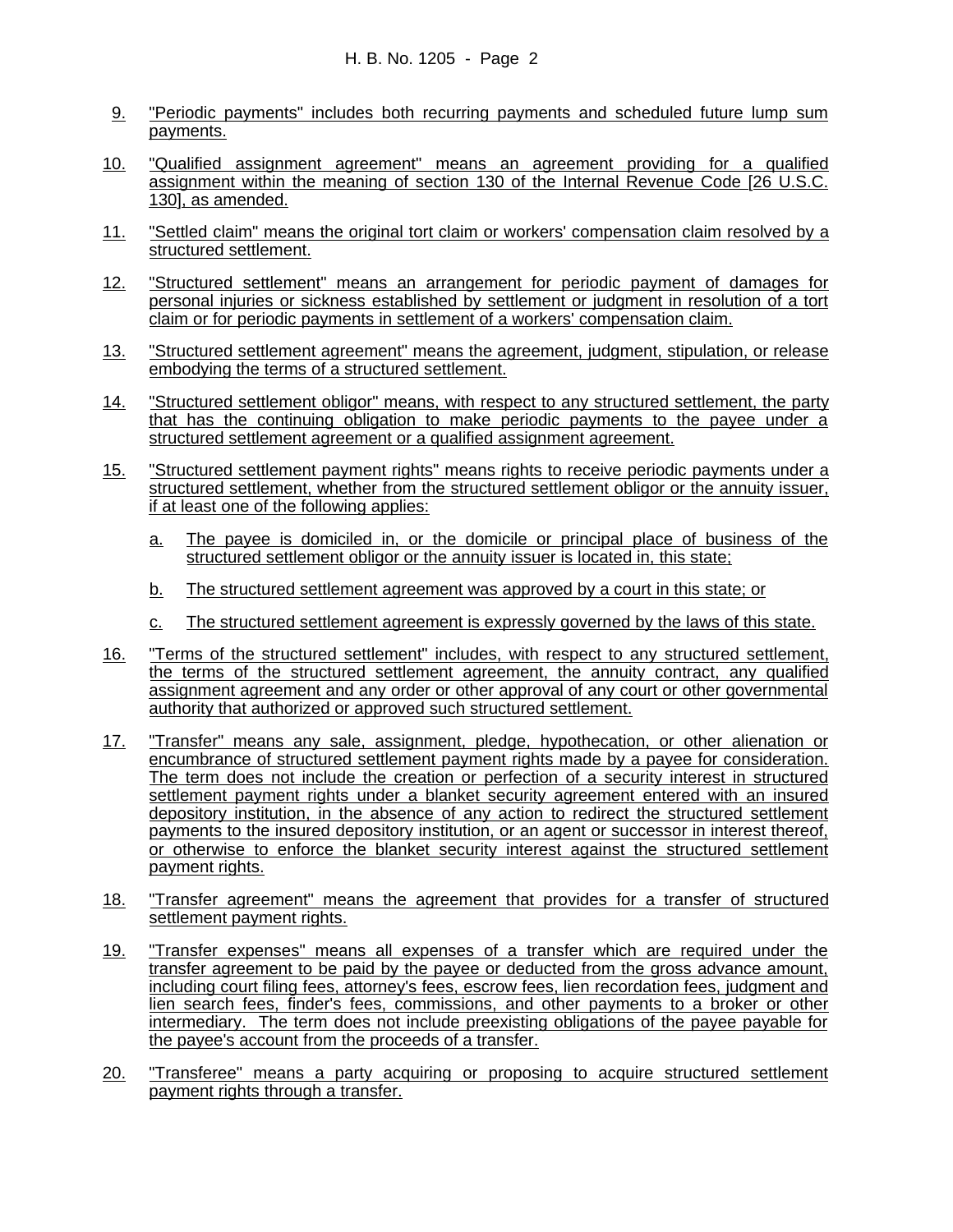**32-03.4-02. Required disclosures to payee.** At least three days before the date on which a payee signs a transfer agreement, the transferee shall provide to the payee a separate disclosure statement, in bold and in at least fourteen-point type, setting forth:

- 1. The amounts and due dates of the structured settlement payments to be transferred;
- 2. The aggregate amount of the payments;
- 3. The discounted present value of the payments to be transferred, which must be identified as the "calculation of current value of the transferred structured settlement payments under federal standards for 'valuing annuities'", and the amount of the applicable federal rate used in calculating the discounted present value;
- 4. The gross advance amount;
- 5. An itemized list of all applicable transfer expenses, other than attorney's fees and related disbursements, payable in connection with the transferee's application for approval of the transfer and the transferee's best estimate of the amount of any such fees and disbursements;
- 6. The net advance amount;
- 7. The amount of any penalties or liquidated damages payable by the payee in the event of any breach of the transfer agreement by the payee; and
- 8. A statement that the payee has the right to cancel the transfer agreement, without penalty or further obligation, no later than the third business day after the date the agreement is signed by the payee.

**32-03.4-03. Approval of transfers of structured settlement payment rights.** A direct or indirect transfer of structured settlement payment rights is not effective and a structured settlement obligor or annuity issuer may not be required to make any payment directly or indirectly to any transferee of structured settlement payment rights unless the transfer has been approved in advance in a final court order based on the following express findings by the court:

- 1. The transfer is in the best interest of the payee, taking into account the welfare and support of the payee's dependents and whether the transaction, including the discount rate used to determine the gross advance amount and the fees and expenses used to determine the net advance amount, are fair and reasonable. If the court makes the findings as outlined in this subsection, there is not a requirement for the court to find that an applicant is suffering from a hardship to approve the transfer of structured settlement payments under this subsection;
- 2. The payee has been advised in writing by the transferee to seek independent professional advice regarding the transfer and has either received that advice or knowingly waived the advice in writing; and
- 3. The transfer does not contravene any applicable statute or the order of any court or other governmental authority.

**32-03.4-04. Effects of transfer of structured settlement payment rights.** Following a transfer of structured settlement payment rights under this chapter:

- 1. The structured settlement obligor and the annuity issuer are discharged and released from all liability for the transferred payments as to all parties except the transferee;
- 2. The transferee is liable to the structured settlement obligor and the annuity issuer: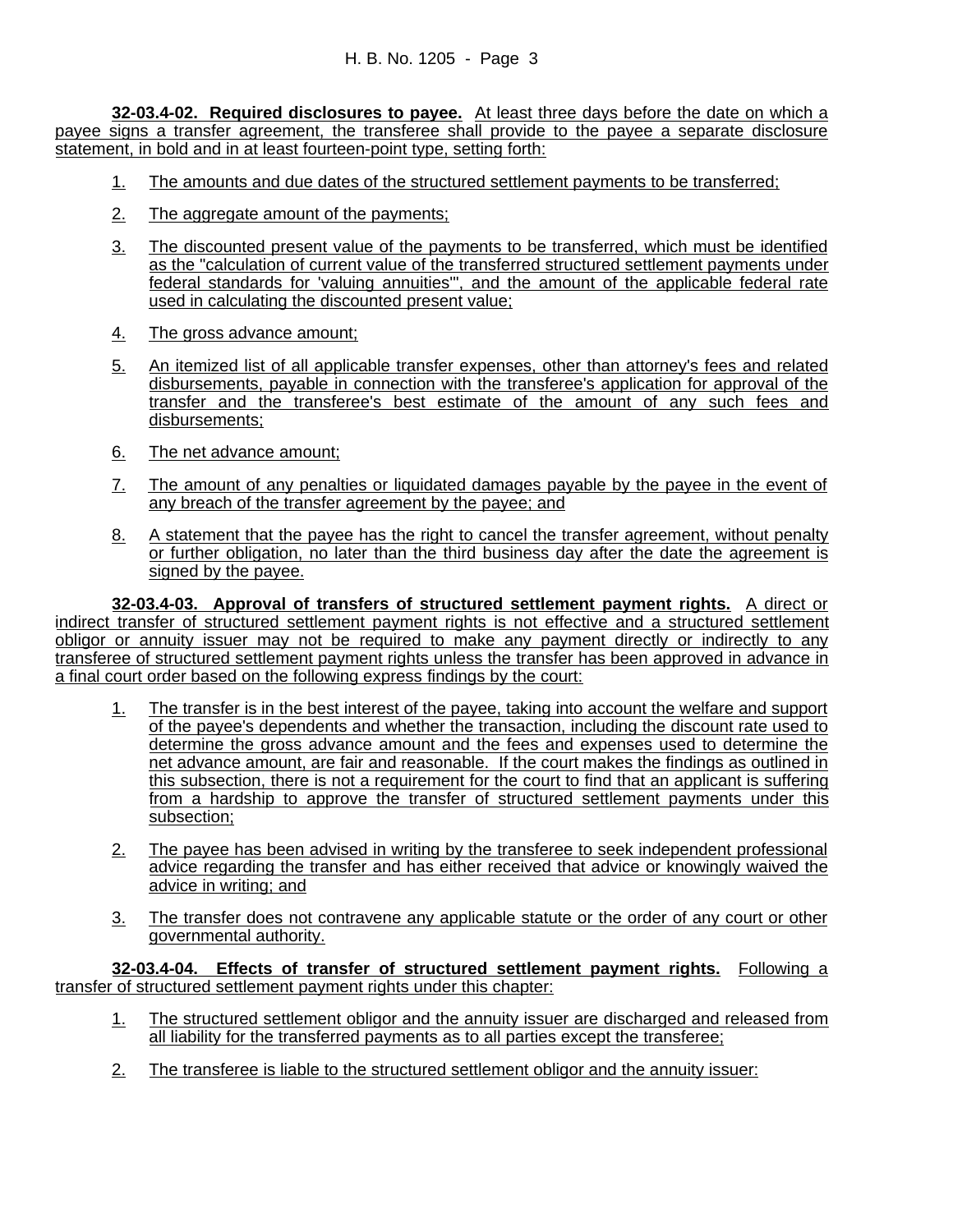- a. If the transfer contravenes the terms of the structured settlement, for any taxes incurred by those parties as a consequence of the transfer; and
- b. For any other liabilities or costs, including reasonable costs and attorney's fees, arising from compliance by those parties with the order of the court or arising as a consequence of the transferee's failure to comply with this chapter;
- 3. Neither the annuity issuer nor the structured settlement obligor may be required to divide any periodic payment between the payee and any transferee or assignee or between two or more transferees or assignees; and
- 4. Any further transfer of structured settlement payment rights by the payee may be made only after compliance with all of the requirements of this chapter.

## **32-03.4-05. Procedure for approval of transfers.**

- 1. An application for approval of a transfer of structured settlement payment rights under this chapter must be made by the transferee and may be brought in the county in which the payee resides, in the county in which the structured settlement obligor or the annuity issuer maintains its principal place of business, or in any court that approved the structured settlement agreement.
- 2. At least twenty days before the scheduled hearing on any application for approval of a transfer of structured settlement payment rights under section 32-03.4-03, the transferee shall file with the court and serve on all interested parties a notice of the proposed transfer and the application for its authorization. The notice must include:
	- a. A copy of the transferee's application;
	- b. A copy of the transfer agreement;
	- c. A copy of the disclosure statement required under section 32-03.4-02;
	- d. A list of each of the payee's dependents and each dependent's age;
	- e. Notification that any interested party is entitled to support, oppose, or otherwise respond to the transferee's application, either in person or by counsel, by submitting written comments to the court or by participating in the hearing;
	- f. Notification of the time and place of the hearing; and
	- g. Notification of the manner in which and the time by which written responses to the application must be filed in order to be considered by the court, which may be not less than fifteen days after service of the transferee's notice.

**32-03.4-06. No waiver by payee.** The requirements of this chapter may not be waived by any payee.

**32-03.4-07. Disputes decided under state law.** Any transfer agreement entered on or after the effective date of this chapter by a payee who resides in this state must provide that disputes under the transfer agreement, including any claim that the payee has breached the agreement, must be determined in and under the laws of this state. Such a transfer agreement may not authorize the transferee or any other party to confess judgment or consent to entry of judgment against the payee.

**32-03.4-08. Life-contingent payments not to be transferred - Exception.** A transfer of structured settlement payment rights may not extend to any payments that are life-contingent unless, before the date on which the payee signs the transfer agreement, the transferee has established and has agreed to maintain procedures reasonably satisfactory to the annuity issuer and the structured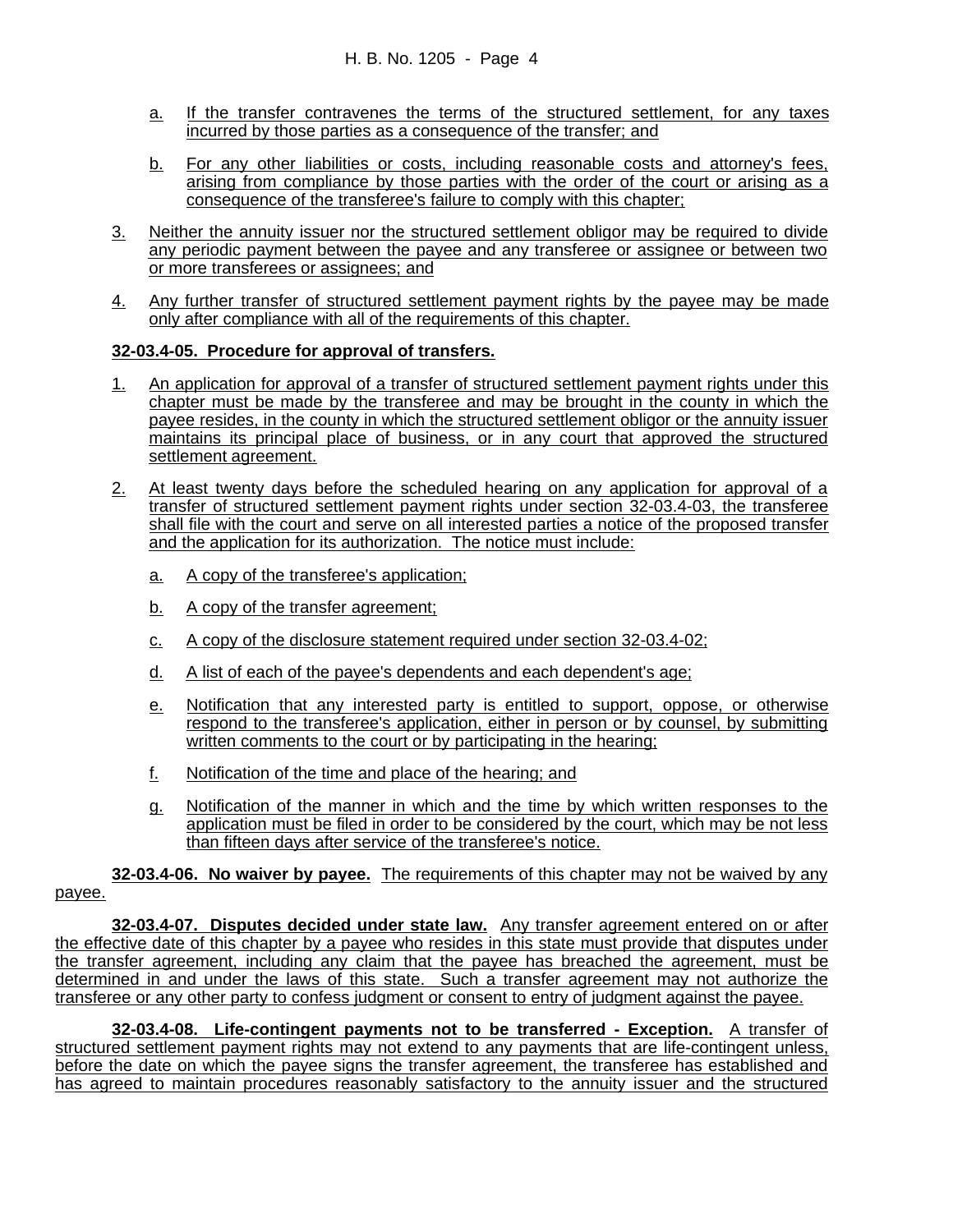settlement obligor for periodically confirming the payee's survival and giving the annuity issuer and the structured settlement obligor prompt written notice in the event of the payee's death.

**32-03.4-09. No payee liability for failure to comply with chapter.** A payee who proposes to make a transfer of structured settlement payment rights may not incur any penalty, forfeit any application fee or other payment, or otherwise incur any liability to the proposed transferee or any assignee based on any failure of the transfer to satisfy the conditions of this chapter.

**32-03.4-10. Effect of chapter on existing laws and transfer agreements.** This chapter does not authorize any transfer of structured settlement payment rights in contravention of any law nor does this chapter imply that any transfer under a transfer agreement entered before August 1, 2009, is valid or invalid.

**32-03.4-11. Transferee solely responsible for certain requirements.** In any transfer of structured settlement payment rights, compliance with the requirements of section 32-03.4-02 and fulfillment of the conditions of section 32-03.4-03 are the sole responsibility of the transferee. Neither the structured settlement obligor nor the annuity issuer bears any responsibility for, or any liability arising from, noncompliance with those requirements or failure to fulfill those conditions.

**32-03.4-12. Penalty.** Any transferee that willfully violates this chapter is guilty of an infraction. A second or subsequent violation of this chapter is a class B misdemeanor.

**32-03.4-13. Applicability of chapter.** This chapter applies to any transfer of structured settlement payment rights under a transfer agreement entered after July 31, 2009. This chapter does not imply that any transfer under a transfer agreement reached before August 1, 2009, is either effective or ineffective.